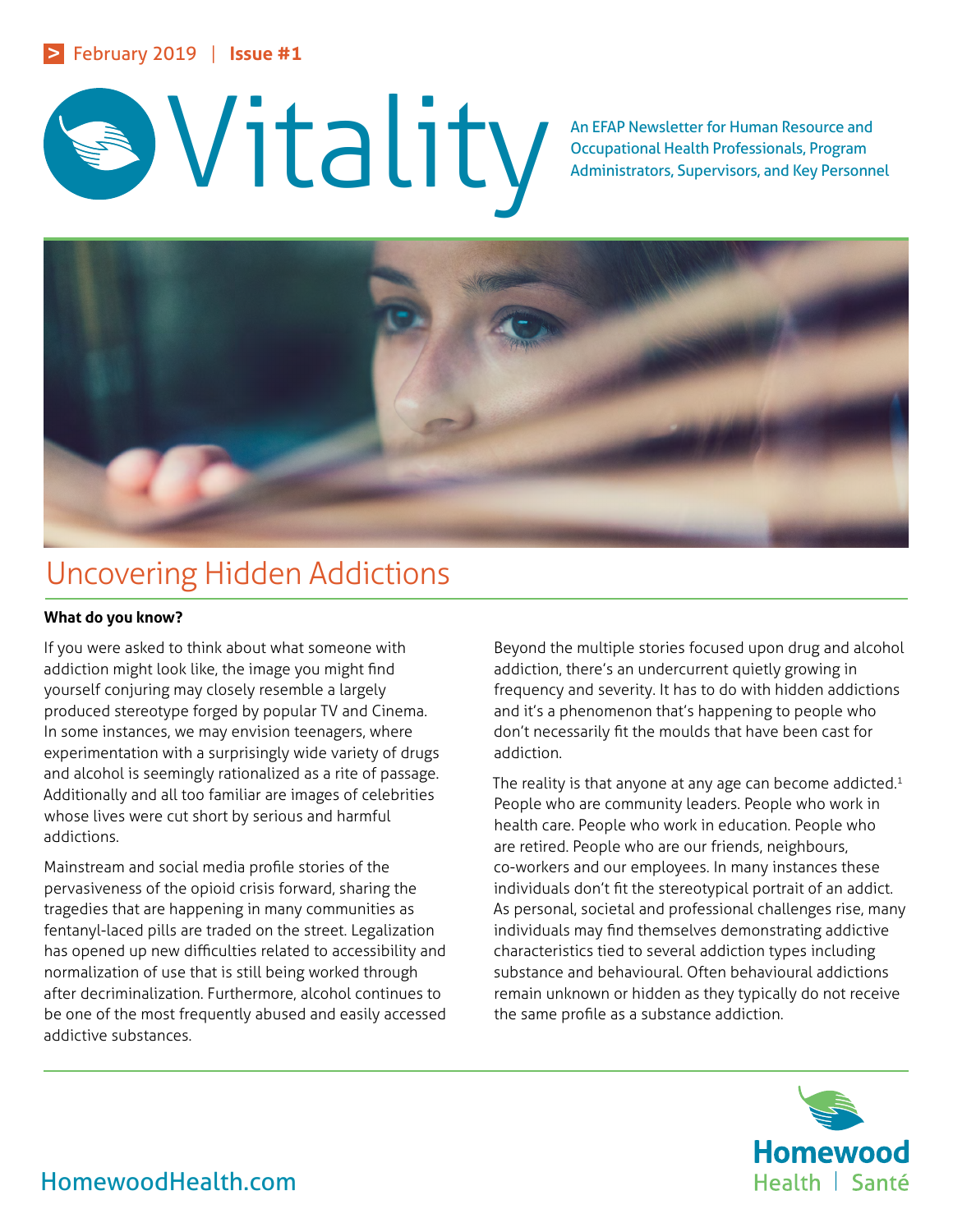#### **So, when is it addiction?**

Addictions are repeated behaviours that give someone feelings of fulfillment, but over time have negative consequences for the person's mind, body and overall well-being. They are difficult to control and are often associated with excess. Addiction is both psychological and behavioural. Addictions are characterized by craving, compulsion, and an inability to stop using the addictive substances, whereas behavioural addictions are those not involving substances.

Eventually, the gratification usually associated with the addiction might level off, and the addicted person may try to figure out new behaviours to achieve a higher level of fulfillment, all while attempting to avoid negative results. Through the process of developing addictions, over time, the behaviours will likely become the central focus of the person's existence.

Sometimes, hidden addictions are not as obvious, and it takes more effort to understand what has transpired and why someone is experiencing the related symptoms.

#### **What kinds of addictions can people have?**<sup>2</sup>

Here is a listing of addictions including but not limited to those listed below. The categories below may be surprising:

#### **Substance Addictions**

1. Drugs (both illicit and prescription), and alcohol

#### **Behavioural Addictions**

- 1. Eating disorders or food-related
- 2. Technology/communications and/or internet or video game
- 3. Gambling
- 4. Working
- 5. Sex and/or social group-related
- 6. Physical attractiveness-focused and/or cosmetic surgery
- 7. Exercise-related
- 8. Spiritual obsession
- 9. Shopping
- 10. Risky behaviour and/or thrill/adventure seeking

While there is a tendency to naturally associate drugs and alcohol with severe addiction, a scan of these categories shows that there are many unique challenges associated with behavioural addictions. Interestingly enough, some of the language used today to describe people's behaviours can diminish the severe nature of addiction itself. For example, you might hear someone speaking of their "shopping addiction" almost playfully, in a social setting, as they attempt to make a self-deprecating statement. In some instances, individuals may use humour to divert attention from, or to mask feelings of shame associated with their addiction or might not be aware of their addiction. It's important to note, that use of humour in these scenarios does not mean the individual has an addiction.

#### **Why do addictions develop?**

Addictions arise when people are feeling exceptionally vulnerable. It's important to note that they don't develop overnight, but rather more in terms of a process.

The following symptoms may reveal characteristics of a hidden addiction:

- compulsive thought patterns that are repeated to perform the addictive behaviour.
- developing a tolerance which precipitates an increase in level of engagement with the addictive behaviour; and or substance.
- experiencing withdrawal symptoms (discomfort upon abrupt termination of an addictive behaviour).<sup>2</sup>

Although addiction is unpredictable as to who it will affect, there are some biological, psychological and environmental factors that may contribute to someone being at an increased risk.<sup>3</sup>

Scientists have found associations between vulnerability and a gene variant that creates dopamine receptors in the brain. There have also been studies that have examined variations in liver enzymes that can influence someone's alcohol use. Additionally, much has been studied about the effects that trauma and abuse can have on the brain, making those individuals suffering from trauma and abuse more susceptible to substance abuse as a coping mechanism.<sup>3</sup>

11. Hoarding (collectibles)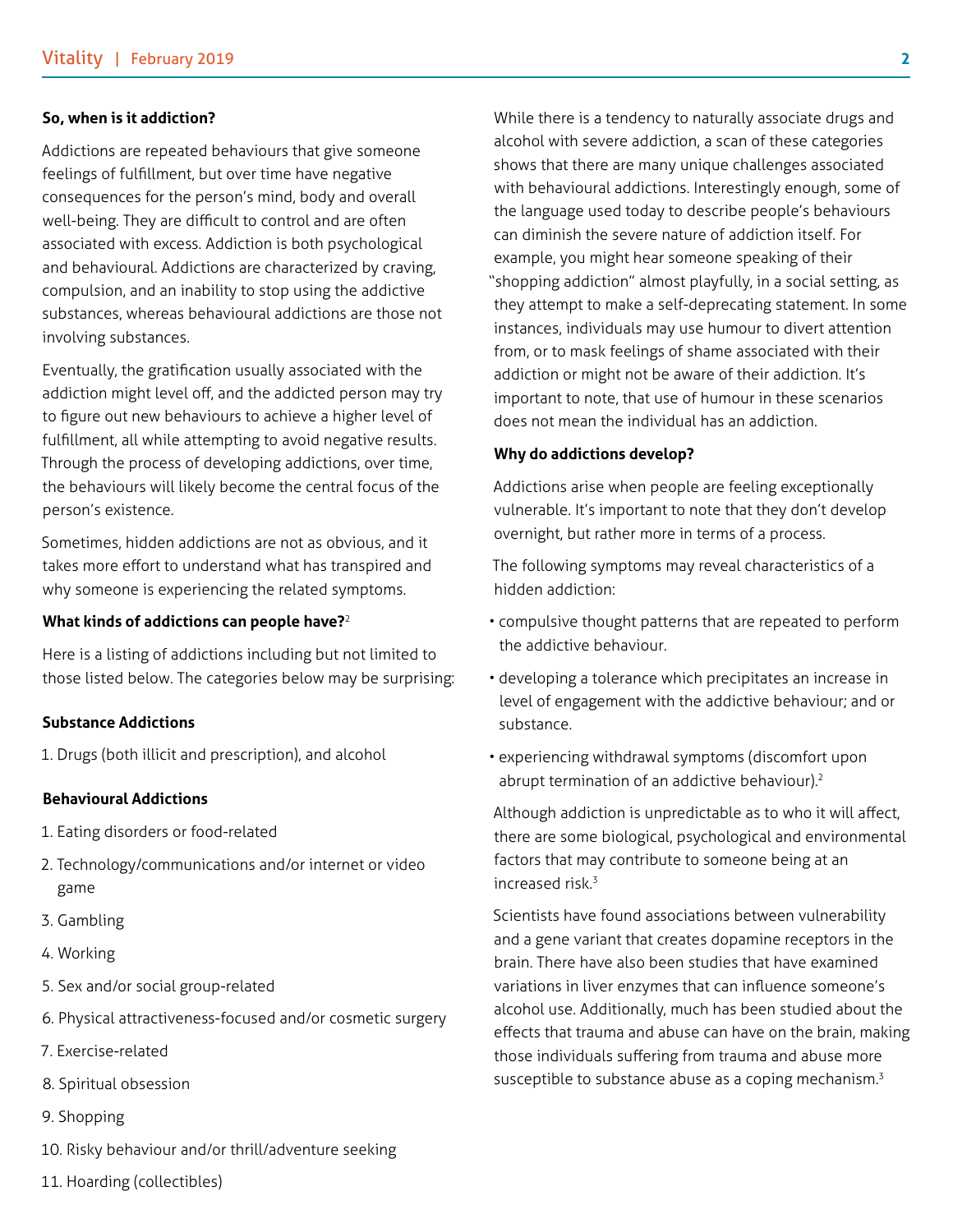#### **Why do people hide their addictions?**

A person can use conditioned responses and coping mechanisms to try and hide their addictions. There are many reasons why people hide their addictive behaviours, especially when they have reached a point where they feel out of control.

#### • **Fear of losing their jobs**

All employees regardless of position, but especially those individuals with safety sensitive roles or those entrusted with social responsibility or public facing positions, face the daunting prospect of revealing their addiction(s).

#### **• Potential embarrassment or shame**

Though the addicted employee was trying to keep their behaviours hidden, once revealed, they could feel immense embarrassment and may face judgement from their peers and/or community. It's essential that employee confidentially remains a primary focus when approached for support and/or assistance.

#### **• Potential impact and effects on relationships**

The longer the process of developing severe addiction takes, the more it wears on relationships with friends, family and co-workers. Others may notice a retraction from social situations or interactions. Perhaps the stress of the addiction and secrecy is making the person react shortly with their spouse and children. Perhaps their job performance has declined and productivity is suffering. In short, the addiction may have reached a point where the person feels that they are on the verge of losing everything.

# **What are some indicators to watch for that might reveal hidden addictions?**

Hidden addiction is a puzzle. Often, when the condition is revealed those close to the person wonder how they could have missed the signs. The fact is that addiction is not clear cut, especially if the addicted person intends to keep it secret or is genuinely unaware that they have a problem.

While you should pay attention to all behavioural changes, here are four indicators that you may be able to observe in the workplace that could help to reveal hidden addictions:

#### 1. Absenteeism

Have you noticed a decline in attendance or increasing use of sick leave? Is the employee arriving much later than is customary, or taking prolonged breaks? These may be indications of addictive behaviours.

#### 2. Excuses

Have you noticed overly elaborate explanations being offered when you check in about completion of projects, tasks or other work related duties?

#### 3. Irresponsibility and recklessness

Has the employee stopped performing specific time-sensitive aspects of their job functions? Are they making careless mistakes that have significant repercussions?

#### 4. Lack a limitation/filter in social settings

If the employee is having difficulty regulating themselves in a social or team situation, and those behaviours are not typical of the individual.